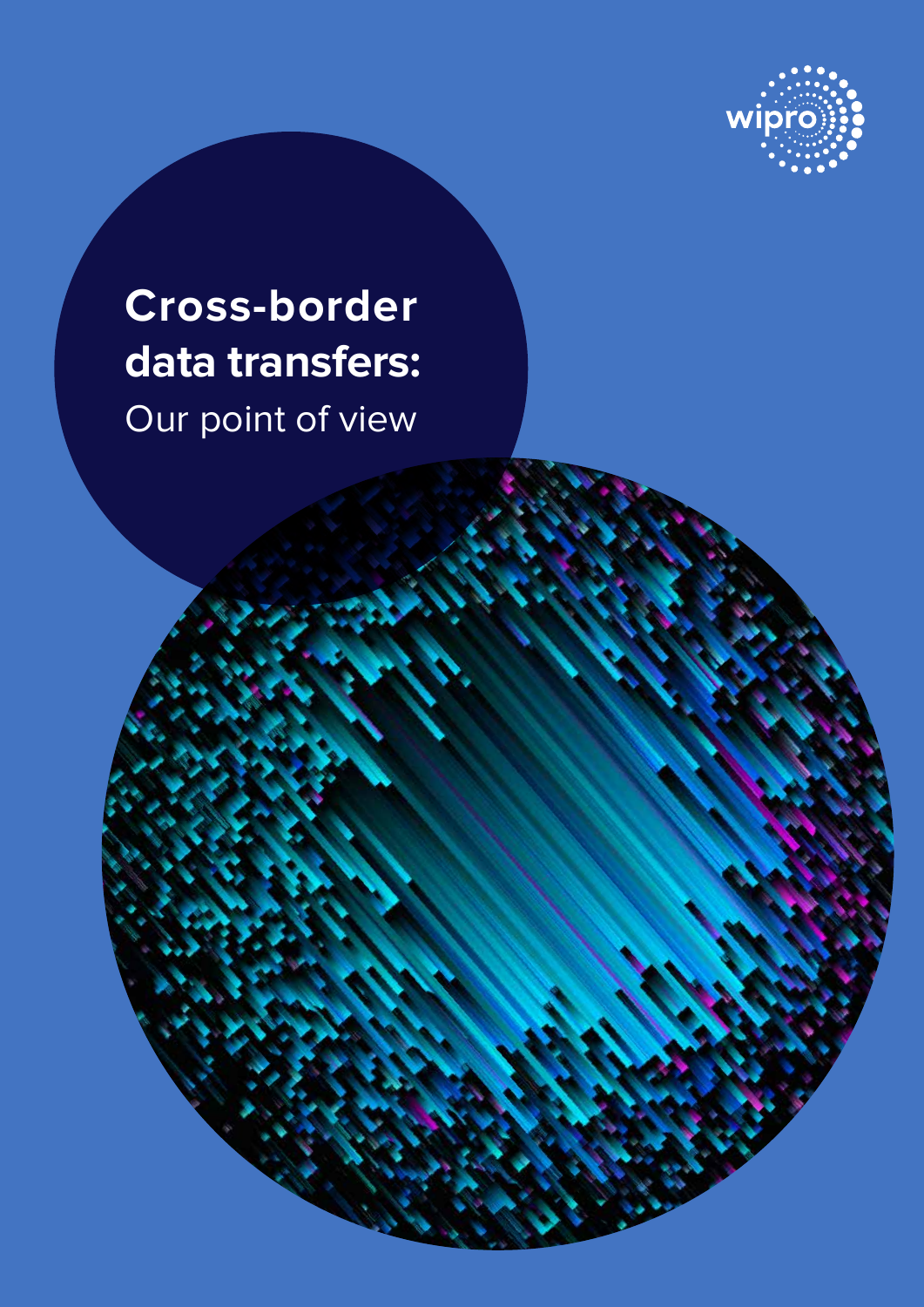## **What is Schrems II?**

In July 2020, the Court of Justice of the European Union (CJEU) declared the European Commission's Privacy Shield Decision invalid on account of invasive US surveillance programs, thereby making transfers of personal data on the basis of the Privacy Shield Decision illegal.

Furthermore, the Court increased the requirements for the transfer of personal data based on standard contract clauses (SCCs).

 Data controllers or processor who intend to transfer data based on SCCs must ensure that the data subject is granted a level of protection, essentially equivalent to that guaranteed by the General Data Protection Regulation (GDPR) and the EU Charter of Fundamental Rights(CFR).

In a nutshell, in the absence of a decision on adequacy, organisations may transfer data to a third country by providing appropriate safeguards, enforceable rights and effective legal remedies.

If necessary, with additional measures to compensate for gaps in protection of third country legal systems.

## **How can Wipro help you?**

The safety of our clients data is our utmost priority. At Wipro, we have an established GDPR compliance program and, in the aftermath of Schrems II, we have reviewed our own contracts and transfers by looking at the legal framework that applies in the receiving country, and taking into account relevant, objective, reliable, verifiable and publicly available or otherwise accessible information that reveals whether the transferred data will be appropriately safeguarded in practice.

This experience helps us understand what our clients need and we can work with you to

establish any additional measure required. Our customers can rely on unparalleled data security expertise.

## **What is the data protection regime in India ?**

The Personal Data Protection Bill, 2019 (the PDP Bill), is expected to be enacted in 2022-23. The PDP Bill focuses on setting up a robust 'Data Protection' regime in addition to setting out a more detailed 'Data Privacy' framework. In the meantime, India's data protection laws arise out of the Information Technology Act, 2000 ('the IT Act') and the Information Technology (Reasonable Security Practices and Procedures and Sensitive Personal Data or Information) Rules, 2011 ('the SPDI Rules'). Right to equality, Right to freedom of speech and expression and Right to protection of life and liberty have been enshrined in the Indian constitution as fundamental rights. Protection of an individual's privacy has been upheld in multiple decisions of the Courts in India and in 2017, the Supreme Court of India formally recognized "Right to Privacy" as a fundamental right. As for the Rights of the data subjects: In India, The 'right to privacy' and 'informational privacy' have been recognised, by the Supreme Court of India, as an intrinsic part of the 'fundamental right' of 'right to life' guaranteed under the Constitution of India. The right to Privacy is extended to non-citizens as well.

While the Telegraph Act deals with interception of 'communications', the IT Act deals with interception of 'data'. Existing surveillance laws in India require that the intercepting authorities must ensure the procedural and legal requirements including compliance to the proportionality tests while making such requests. This guarantees protection of an individual's privacy against unwarranted or unrestricted abuse by authorities.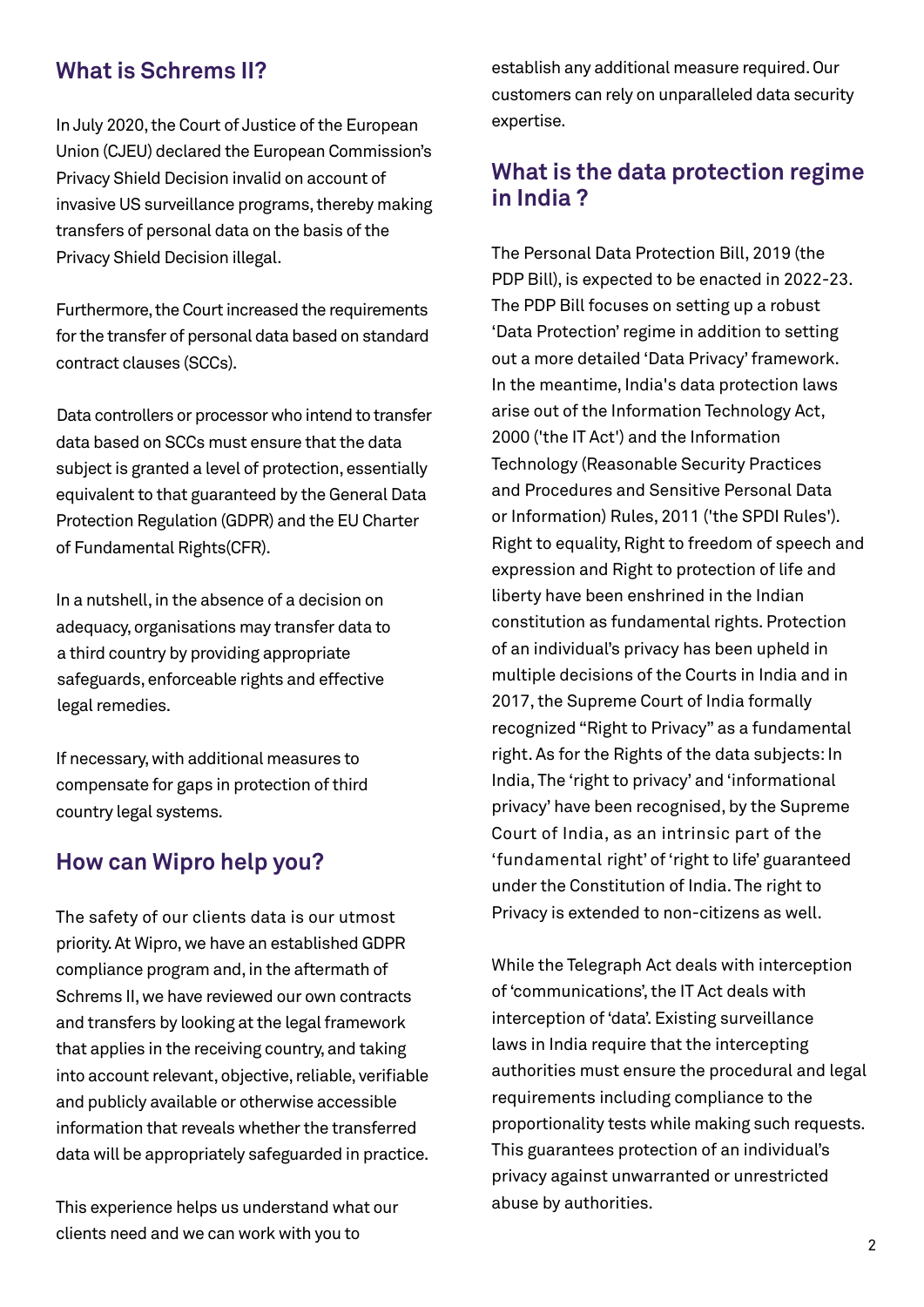The Indian supreme court's decisions suggest that monitoring, surveillance and disclosure requirements under both legislative and executive mechanisms, and any data collection and other actions under such mechanisms, would be subject to constitutional remedies and judicial review. Since, the Right to Privacy has been expressly recognized as a Fundamental right in India, it affords judicial recourse to citizens and non- citizens to approach the Court against unjust intrusion.

## **Does Wipro have Data Privacy governance framework in place?**

As a responsible global corporate enterprise, Wipro takes processing of personal data with the highest level of seriousness and ensures that processing follows globally accepted privacy principles. We promote a culture that values privacy through awareness and protects privacy of individuals through guidance, direction, and imposition.

Wipro has a dedicated central Global Data Privacy Team as well as Data Privacy Champions across all internal functions (Governance structure attached for reference). Below diagram represents the Data Privacy governance at Wipro.



**Risk Committee: comprising of CRO, COO, CFO & CHRO Governance Committee: comprising of General Counsel, CFO & CHRO**

Our cross – functional Data Transfers Team (encompassing the Global Data Privacy Team, Legal and Security) is in charge of rolling out the new SCCs and implementing them through the inclusion of additional measures when necessary.

**• We assess the essential guarantees of the recipient country's surveillance/data access laws; and** 

**Tier 1: Oversight and Accountability Tier 2: Program Sponsor & Governance Tier 3:**  ------------------------------------------------ ------------------------------------------------

**Strategy & Privacy Management**

### **Tier 4:**

**Implementation accountability & facilitation**

------------------------------------------------

------------------------------------------------

### **Tier 5:**

**Core Implementation team**

- **Wipro has adopted supplementary measures such as encryptions, pseudonymization of data, internal processes to respond to government data access requests etc.**
- **New SCCs are being implemented for customers and vendors**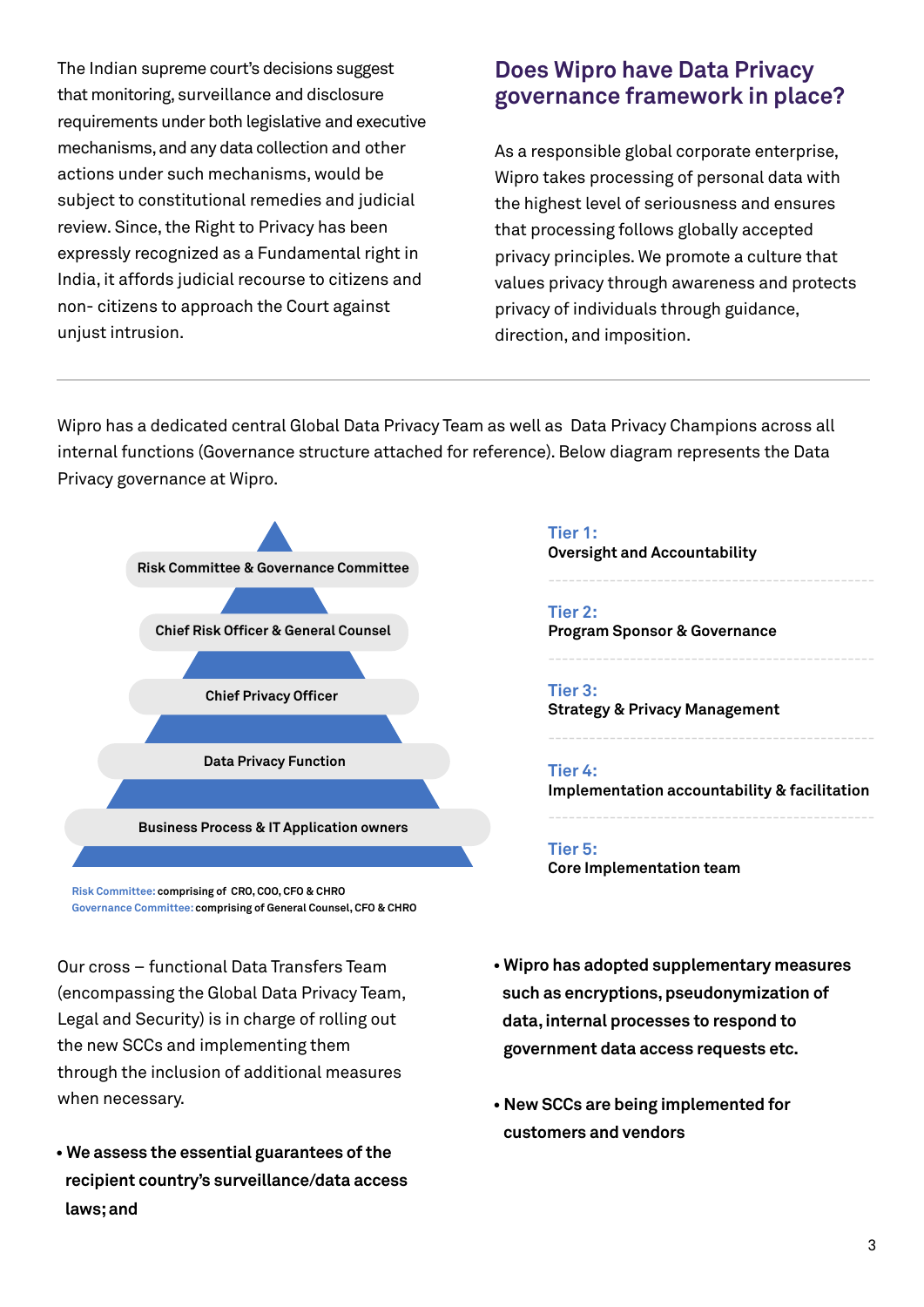## **Does Wipro have adequate measures in place to ensure compliance with Schrems II additional supplementary measures such as technical safeguards?**

Yes. Our customers can rely on unparalleled data security expertise and a full suite of measures we offer. Highlights include:

- **Wipro is certified under the ISO 27001:2013 standard for information security practices inclusive of physical security & employee safety. Security practices of Wipro are governed by an established Information Security Management System (ISMS).**
- **Wipro's Information security policy is articulated in Information Security Management System (ISMS) which is an ISO standard to provide management direction and support for information security in accordance with business requirements and relevant laws and regulations to ensure confidentiality, integrity, and availability of customer assets, information, data, and IT services.**
- **The Technical and Organizational Measures implemented at Wipro include:**
	- o Unauthorized persons are prevented from gaining access to data processing systems for processing or using personal data through physical and logical security controls such as
		- Access to Offshore Development Center (ODC) and ODC devices, which is restricted and approved by an authorized approval authority as per Wipro Access control matrix
- Perimeter Wall and Power fence (where permitted), both with 24 x 7 monitoring
- Anti-pass back enabled in all ODC areas
- Proximity/smart card-based physical access control and surveillance (CCTV)
- Dual-layer firewalls and network-based intrusion prevention system at the Internet perimeter
- Dedicated VLANs with strict ACLs
- Hardware-based Internet proxy with blue-coat content filters. Internet browsing through AD authentication
- o Technical (password protection) and organizational (user account management) measures with respect to user identification and authentication include:
	- Password procedure (special characters, minimum password length, frequent change of passwords, etc.)
	- Automatic lock (e.g. lock screen or log-off)
	- User account management
	- Encryption of data media
- **Unauthorized activities outside of granted permissions are prevented. User access to IT infrastructure and applications is granted based on an individual's job responsibilities and business requirements, on a "need to access" and "need-to-know" basis only.**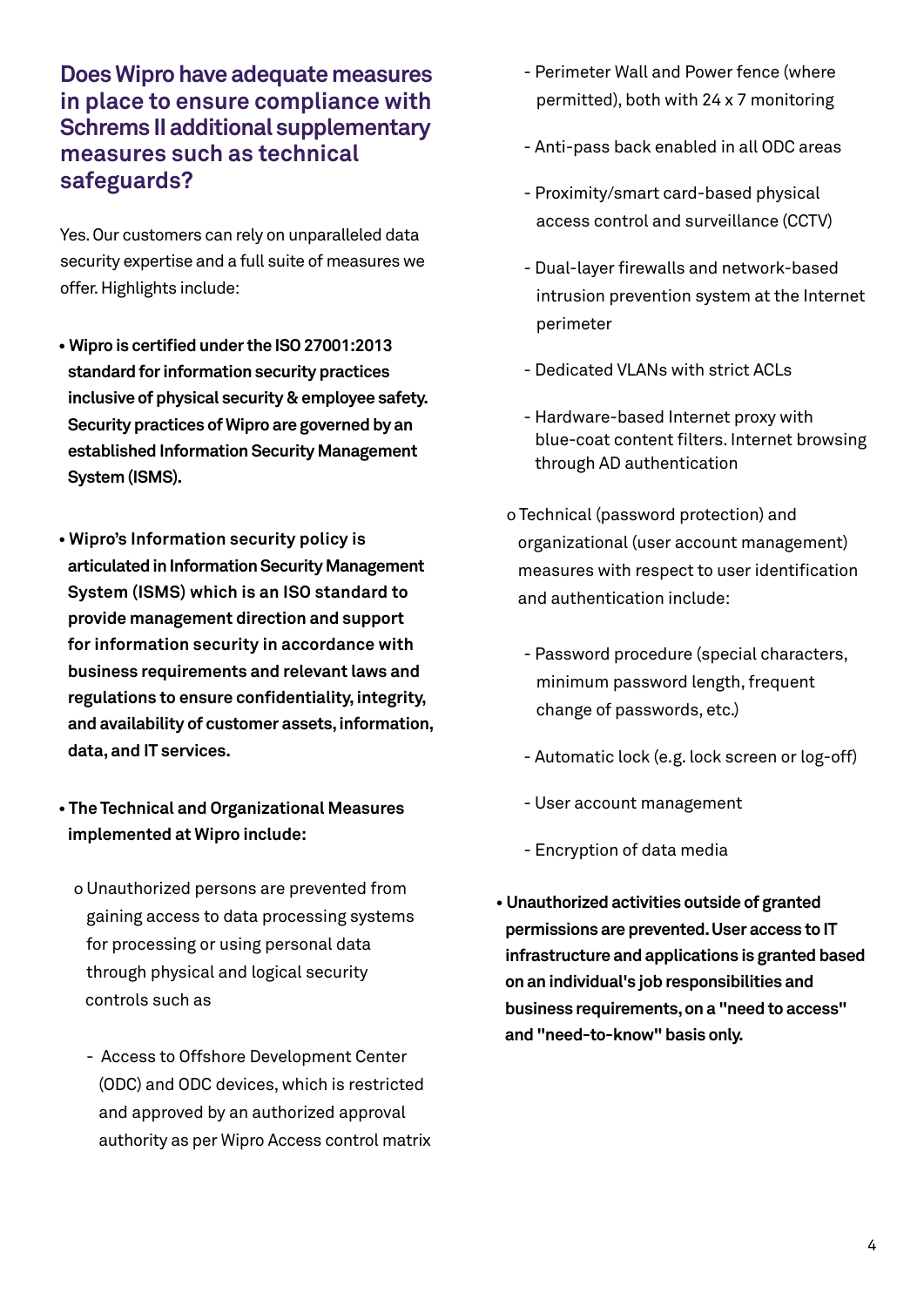**Access restrictions are role based and the authorizations will be obtained as defined in the access control matrix as well as their monitoring and documentation of what? (e.g. logs):**

- Precise authorization (profiles, roles, transactions, and objects)
- Frequent analysis and control of existing access rights
- Timely update, respective deletion
- Encryption of data
- **All aspects of transmitting personal related data are regulated. Transport, transmission and transfer or storage on data media (manual or electronic) are controlled, as well as subsequent verification:**
	- Encryption/tunneling connections (VPN-Virtual Private Network)
	- Electronic signature
	- Network intrusion prevention and host-based intrusion detection system for internal critical applications
	- Uninterrupted Power Supply (UPS)
	- Protocols/log-files review
- **Personal data processed on behalf of others are processed strictly in compliance with the controller's instructions. dividing responsibilities between Contractor and Client:**
	- Precise contract design and wording
	- Formalized ordering procedure (order form)
- Criteria for selecting contractors
- Controlling contract execution
- **Data is protected against accidental destruction or loss. Measures of data backup (physical/logical) include:**
	- Backup and restoration procedures
	- Mirroring of hard disk drives, e.g. RAID
	- Virus protection/firewall
	- Business continuity/disaster recovery plan
- **Separated processing (storage, alteration, deletion, transmission) of data for different purposes:**
	- Multi-client capabilities/physical separation
	- Function separation/production/test (Net work isolation policy to segregate handling of sensitive network areas and processing sensitive data. i.e., separate networks for test/development/production

## **How has Wipro Structured the DTA/SCC (Contracting)?**

Wipro has completed the analysis of new SCCs and has started implementation with customers and vendors as applicable. Our team of Legal and DP experts is well equipped in procedures for handling the new SCCs.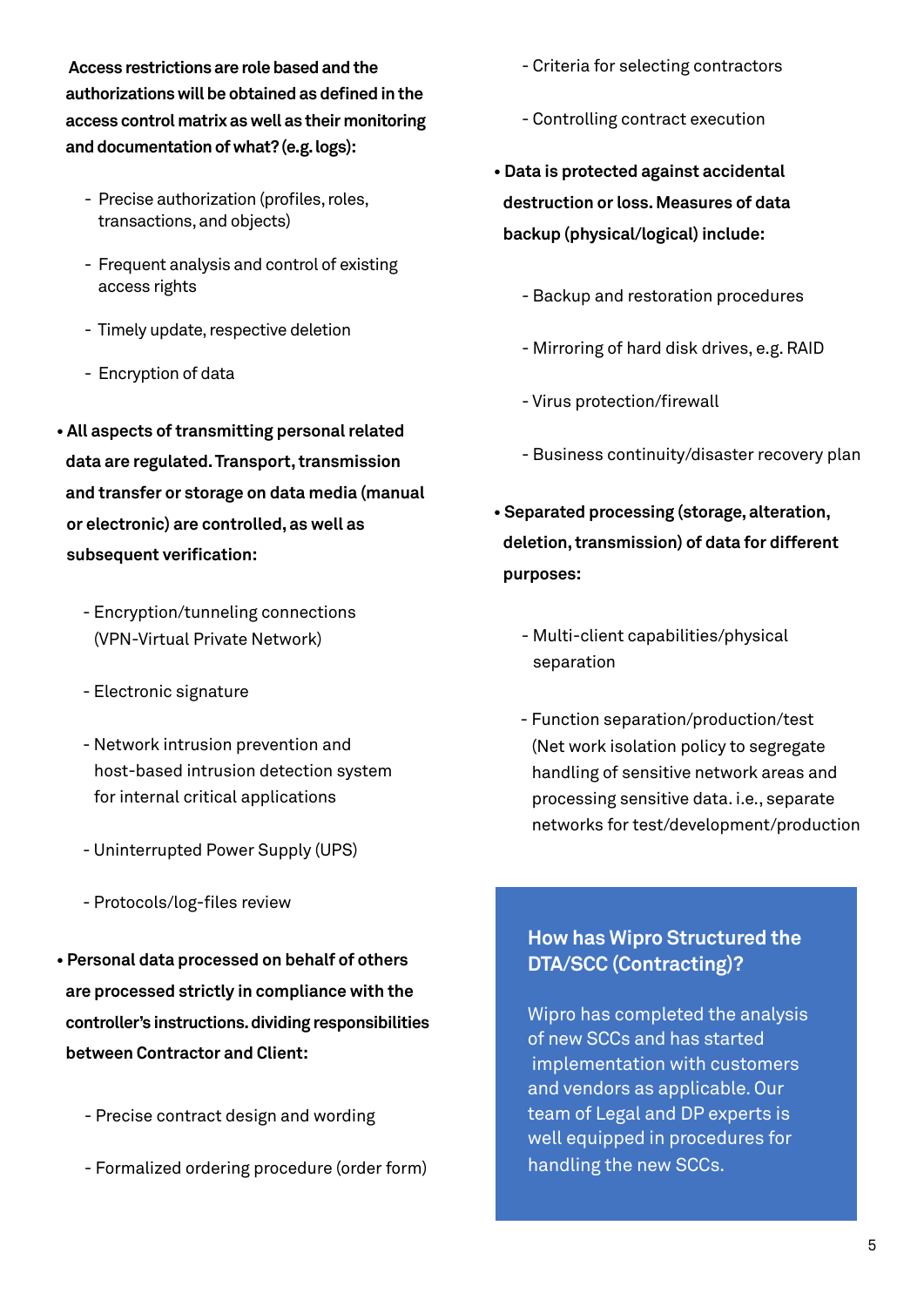## **What will Wipro do in case of a request from law enforcement?**

**Wipro has not received any government access requests so far.** 

Wipro´s priority is to protect customers and employees data should such a request arise.

Wipro has a robust team of experts and internal SOPs to effectively handle government requests. Upon receipt of such a request, Wipro will:

- Review the request and its scope under appli cable local regulations, including relevant surveillance and disclosure laws
- Carry out an assessment to determine whether the request meets criteria for lawful disclosure in line with expected proportionality tests
- Refuse requests that are overbroad, not received under valid procedure or conflict majorly with EU data protection law
- Notify customers that their data is being requested where this is permissible, unless otherwise prohibited
- Review judicial remedies available and communicate the same to clients. Our inhouse and external litigations experts are fully equipped to challenge requests that don't meet procedural requirements under Indian laws and majorly conflict with international data protection laws
- Provide only such data which the requesting body has appropriate authority to ask for under applicable law and which is the minimum necessary to meet the disclosure request
- Invoke mutual assistance mechanism as appropriate



## **For more info, please contact:**

**Ivana Bartoletti** Global Chief Privacy Officer data.privacy@wipro.com

**Commercial office in Paris (French headquarters)** Wipro Limited Tour Opus 12, 77 Esplanade du General de Gaulle, 92800 Puteaux, France.

**------------------------------------------**